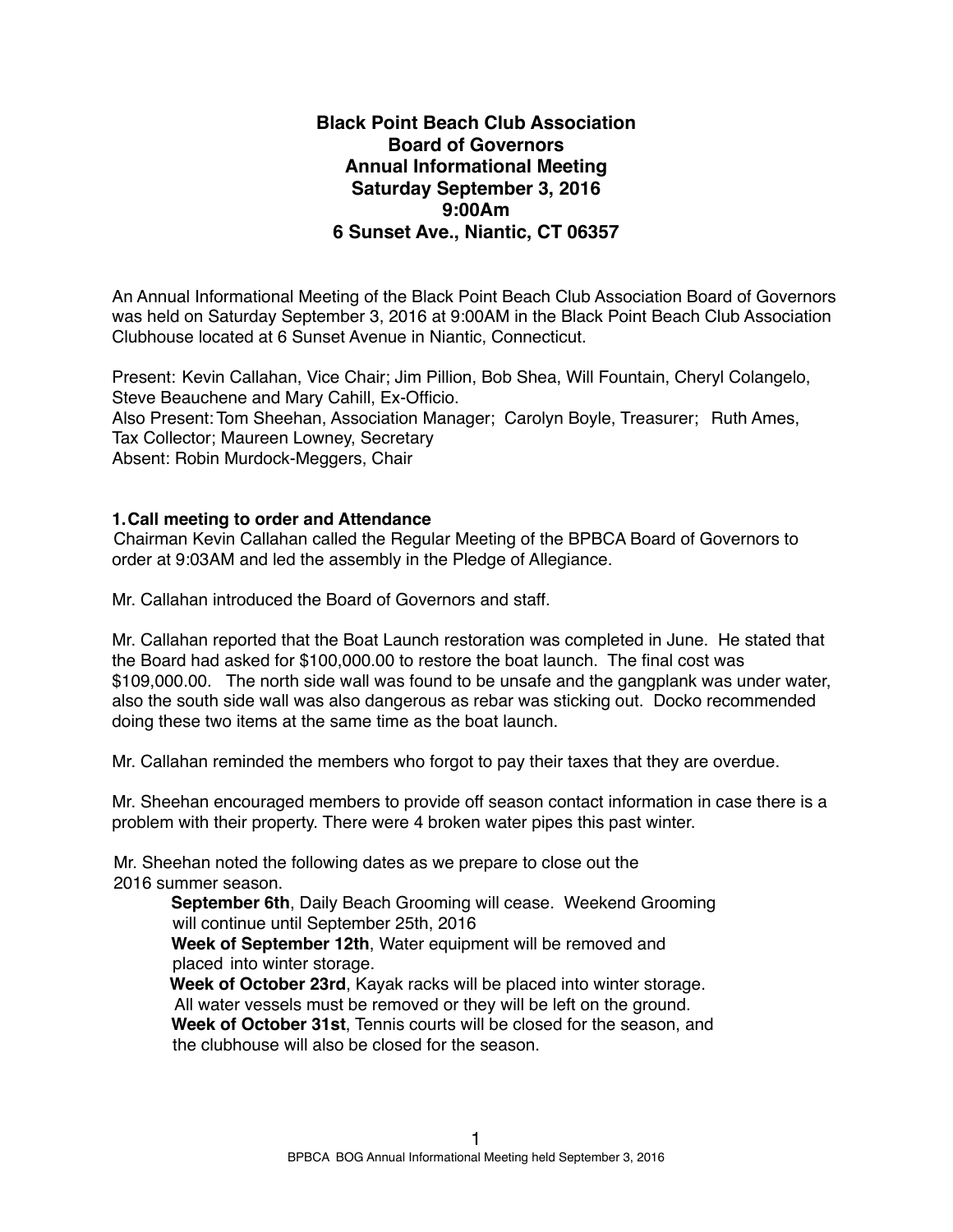Mr. Sheehan asked members who have any water vessels at the beach to please remove them by the end of the day today, before the storm this weekend.

Mr. Callahan stated that Ms. Beth Brucker will put a message on the web site asking for any changes for the phone book, phone numbers or name changes. Ms. Brucker donates her time and resources to produce the phone book which she distributes to all the members free of charge.

## **2. Mr. Callahan opened the floor to general comments from the members.**

Ms. Pat Vozella, 49 Sea View Avenue**,** asked if it would be legal to publish names of delinquent tax payers. Ms. Ames said yes you could legally, but not a very good practice.

Mr. Bob Villecco, 16 Osprey Road, asked the Board about the status of the property on West Lane.

Ms. Cahill said it is in Limbo. The town of East Lyme and the property owners have been notified that we own a 1 foot strip and will not let them pass over that strip as the road is very narrow and we could not allow that much traffic on that road.

Ms. Ann Farley, 39 Sea Crest Avenue, asked if anything was being done on the blighted properties. Ms. Cahill stated that she has been in touch with the town and filled out the proper paperwork regarding those properties. The town has come out and taken pictures of those houses, it is now in the hands of the town of East Lyme. We have done all we can do.

Ms. Kim Craven, 46 East Shore Drive, stated the boat launch looks great and noted that people are fishing and diving off the new pillar on the right side and thinks this could be a safety issue. Ms. Craven noted that the raft at the Sea Breeze Beach use to be out further and asked if it could be put back there next season. She said that in the Beach Patrol job description they have sweeping duty. She knows it is hot and knows the guards are in the water on floats speaking to people. Could they please sweep the walkways so people don't slip. Ms. Craven also stated that at one time the beach manager used to be scheduled to be on each beach at certain times so members could talk with him. It was helpful in the past. Ms. Craven asked if the Board of Governors could have two public comments one at the beginning and one at the end of the meetings. She also stated that she thought that it was a good idea to use the White cap parking lot off season to store boats, but thought it could be a

Mr. Frank Christiana,10 Nehantic Drive, voiced concern about speeding cars.

liability to the association.

Ms. Donna Manuck, 19 Sunset Avenue, remarked that the new shuffleboard courts look beautiful and asked if we had the equipment. A member responded that the courts are not quite ready. Maybe ready in the spring.

Mr. Tom Kelly, 21 Billow Road, asked about storage of boats off season at the White Cap parking lot.

Ms. Wendy Bourget, 1 Osprey Road, also asked if the Board of Governors could add a second public comments section to their meetings. She also asked if water craft owners could remove their vessels today before the storm, so they don't damage the seawall or homes on the water.